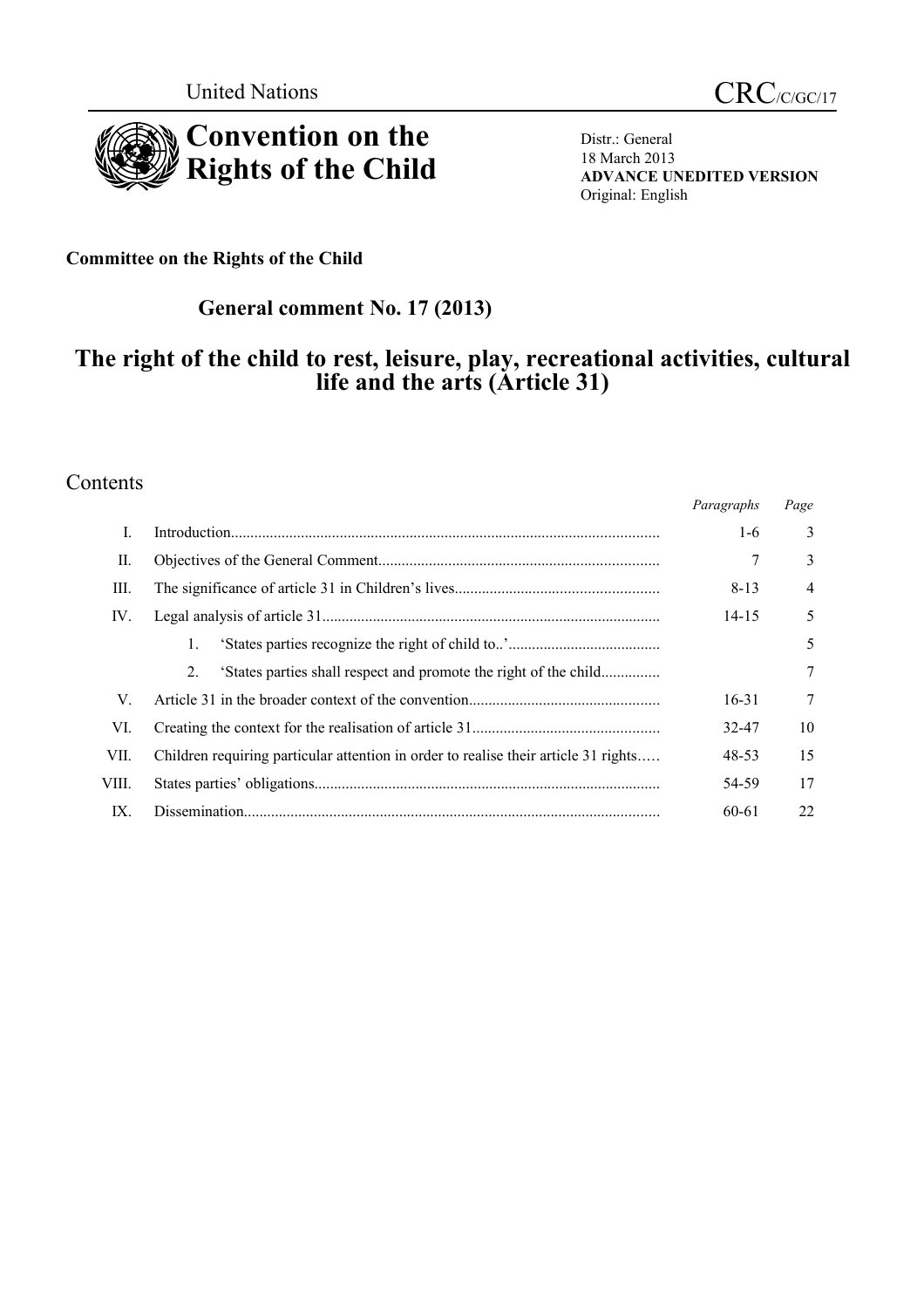## **I. Introduction**

- 1. The importance of play and recreation in the life of every child has long been acknowledged by the international community, as evidenced by the commitment in the 1959 UN Declaration on the Rights of the Child that the child '*shall have full opportunity for play and recreation'* and that '*society and public authorities shall endeavour to promote the enjoyment of this right'*. This commitment was further strengthened in the Convention on the Rights of the Child (the Convention) which explicitly recognises the right of the child to rest, leisure, play, recreational activities and free and full participation in cultural and artistic life (Article 31).
- 2. However, the Committee, in its reviews of implementation of the rights of the child under the Convention, is concerned by the poor recognition given by States to Article 31 rights. Poor recognition of their significance in the lives of children results in lack of investment in appropriate provision, weak or non-existent protective legislation and invisibility of children in national and local level planning. In general, where investment is made, it is in the provision of structured and organised activities. Equally important is the need to create time and space for spontaneous play, recreation and creativity, and the promotion of societal attitudes that support and encourage such activity.
- 3. The Committee is particularly concerned about the difficulties faced by particular categories of children in the matters of enjoyment and in the conditions of equality, of the rights defined in article 31, especially girls, poor children, children with disabilities, indigenous children, children belonging to minorities, etc.
- 4. Furthermore, profound changes in the world in which children are growing up are having a major impact on their opportunity to enjoy Article 31 rights. The urban population, especially in developing countries, is increasing significantly as is the worldwide presence of violence in all its forms at home, in schools, through mass media and in the streets, with implications, alongside the commercialisation of play provision, is influencing the forms of children's engagement in recreation, as well as cultural and artistic activities. For many children within both rich and poor countries, child labour, domestic work, or increasing educational demands serve to reduce the time available for enjoyment of these rights.
- 5. This General Comment has been developed to address these concerns, raise the profile, awareness and understanding among States as to the centrality of Article 31 rights in the life and development of every child and to elaborate measures to ensure their implementation. Article 31 rights have universal application in the diversity of communities and societies of the world and respect the value of all cultural traditions and forms. The rights are to be enjoyed by every child, regardless of the place where he/she lives, his/her cultural background or his/her parental status.
- 6. The General Comment does not address the issue of sport; sport is a major issue in its own right and is only touched on tangentially here. In respect of cultural life, it focuses primarily on aspects related to creative or artistic life, rather than the broader definition embraced within Article 30, the right of the child to enjoy his or her own culture.

## **II. Objectives of the general comment**

7. The present General Comment seeks to enhance the understanding of the importance of Article 31 for children's wellbeing and development, to ensure and strengthen the application of and respect for the child's right referred to in Article 31 and for the realisation of other rights in the Convention, and the implications for the determination of:

(a) Consequent obligations of States in the elaboration of all implementation's measures, strategies and programmes aimed at the realisation and full implementation of the rights of the child therein defined;

Role and responsibilities of the private sector, including companies working in the areas of recreation, cultural and artistic activities, as well as organizations of civil society providing such services for children; and

(c) Guidelines for all individuals working with children, in all actions undertaken, including for parents.

### **III. The significance of article 31 in children's lives**

8. Article 31 must be understood holistically, both in terms of its constituent parts, and also in its relationship with the Convention in its entirety. Each element of Article 31 is mutually linked and reinforcing, and, when realised, serves to enrich the lives of children. Together, they describe conditions necessary to protect the unique and evolving nature of childhood. Their realisation is fundamental to the quality of childhood, to children's entitlement to optimum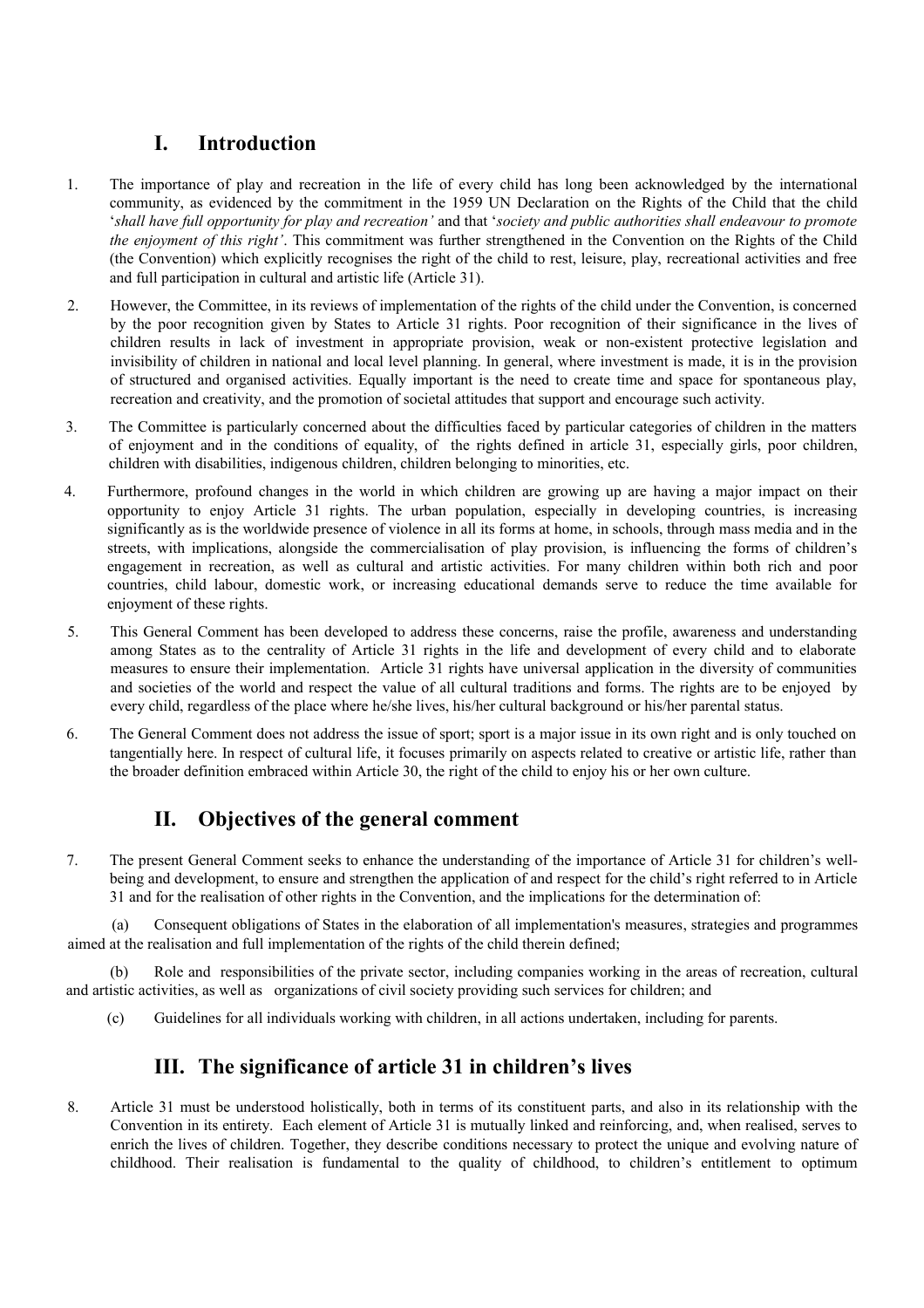development, to the promotion of resilience, and to the realisation of other rights. For example, environments in which play and recreational opportunities are available to all children provide the conditions for creativity; opportunities to exercise competence through self-initiated play enhances motivation, physical activity and skill development; immersion in cultural life enriches playful interactions; rest ensures that children have the necessary energy and motivation to participate in play and creative engagement.

- 9. Play and recreation are essential to the health and well-being of children and promote the development of creativity, imagination, self-confidence, self-efficacy, and physical, social cognitive and emotional strength and skills. They contribute to all aspects of learning<sup>[1](#page-2-0)</sup>. They are a form of participation in everyday life, and are of intrinsic value to the child, purely in terms of the enjoyment and pleasure they afford. Research evidence highlights that playing is also central to children's spontaneous drive for development, and that it performs a significant role in the development of brain, particularly in the early years. Play and recreation facilitate children's capacities to negotiate, regain emotional balance, resolve conflicts, and make decisions. Through their involvement in play and recreation, children learn by doing, explore and experience the world around them, experiment with new ideas, roles, and experiences, and in so doing, learn to understand and construct their social position within the world.
- 10. Both play and recreation can take place when children are on their own, together with their peers, or with supportive adults. Children's development can be supported by loving and caring adults as they relate to children through play. Participation with children in play provides adults with unique insights and understanding into the child's perspectives. It builds respect between generations, contributes to effective understanding and communication between children and adults, and affords opportunities to provide guidance and stimulus. Children benefit from recreational activities involving adults, including voluntary participation in organised sports, games, and other recreational activities. However, the benefits are diminished, particularly in developing creativity, leadership, and team spirit, if control by adults is so pervasive that it undermines children's own efforts to organise and conduct their play activities.
- 11. Involvement in a community's cultural life is an important element of children's sense of belonging. Children inherit and experience the cultural and artistic life of their family, community and society and through that process, discover and forge their own sense of identity. They also contribute to the stimulation and sustainability of cultural life and traditional arts.
- 12. In addition, children reproduce, transform, create and transmit culture through, for example, their imaginative play, songs, dance, animation, stories, painting, games, street theatre, puppetry, festivals, etc. As they gain understanding of the cultural and artistic life around them from adult and peer relationships, they translate and adapt its meaning through their own generational experience. Through engagement with their peers, children create and transmit their own language, games, secret worlds, fantasies, and other cultural activities. Children's play generates a 'culture of childhood', from school and other playground games to urban activities such as marbles playing, free running, street art, etc. Children are also at the forefront of using digital platforms and virtual worlds to establish new means of communication and social networks through which different cultural environments and artistic forms are being forged. Participation in cultural and artistic activities are necessary for building children's understanding, not only of their own cultures, but also providing opportunities to broaden their horizons and learn from other cultural and artistic traditions, thus contributing towards mutual understanding and appreciation of diversity.
- 13. Finally, rest and leisure are as important to children's development as the basics of nutrition, housing, health care and education. Without sufficient rest, children will lack the energy, motivation and physical and mental capacity for meaningful participation or learning. Its denial can have an irreversible physical and psychological impact on the development, health and well-being of children. Children also need leisure, defined as time and space without obligations, entertainment or stimulus, which they can choose to fill as actively or inactively as they wish.

## **IV. Legal analysis of article 31**

#### **Para 1**

#### **14. 'States parties recognize the right of the child to...':**

(a) '**Rest'**: The right to rest requires that children are afforded sufficient respite from work, education or exertion of any kind, to ensure their optimum health and well-being. It also demands that they are provided with the opportunity for adequate sleep. In fulfilling the right to both respite from activity and time available for sleep, regard must be afforded to children's evolving capacities and their developmental needs.

<span id="page-2-0"></span><sup>&</sup>lt;sup>1</sup>Education for the twenty-first century: issues and prospects, UNESCO, Paris, 1998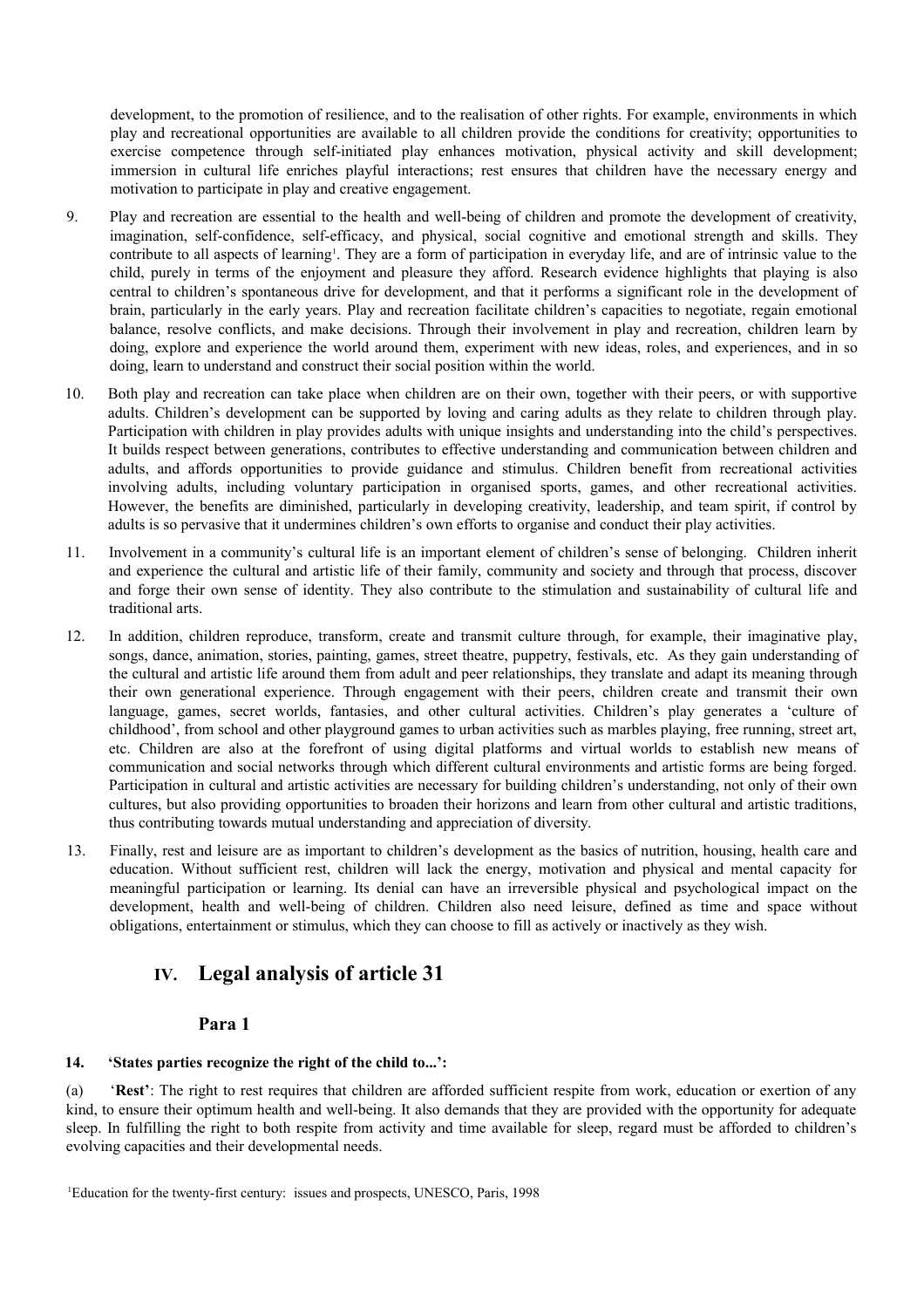(b) **'Leisure':** Leisure represents the time in which play or recreation can take place. It is defined as free or unobligated time that does not involve formal education, work, home responsibilities, performing other life-sustaining functions, or engaging in activity directed from outside the individual. In other words it is largely discretionary time to be used as the child chooses.

(c) **'Play':** Children's play as behaviour, activity, or processes initiated, controlled and structured by children themselves and it takes place whenever and wherever opportunities arise. Caregivers may contribute to the creation of environments in which it takes place, but play itself is non-compulsory, driven by intrinsic motivation and is undertaken for its own sake, rather than as a means to an end. It involves the exercise of autonomy, physical, mental or emotional activity, and has the potential to take infinite forms, either in groups or alone. These forms will change and adapt throughout the course of childhood. The key characteristics of play are fun, uncertainty, challenge, flexibility and non-productivity. Together, these factors contribute to the enjoyment it produces and the consequent incentive to continue to play. While play is often considered non-essential, the Committee reaffirms that it is a fundamental and vital dimension of the pleasure of childhood, as well as an essential component of physical, social, cognitive, emotional and spiritual development.

(d) **'Recreational activities'**: Recreation is an umbrella term used to describe a very broad range of activities, including, inter alia, participation in music, art, crafts, community engagement, clubs, sports, games, hiking and camping, and the pursuit of hobbies. It consists of activities or experiences, chosen voluntarily by children, either because of the immediate satisfaction they offer, or because they perceive some personal or social value to be achieved by them. It often takes place in spaces specifically designed for recreation. While many such activities may be organised and managed by adults, recreation should be a voluntary activity. Compulsory or enforced games and sports, or compulsory involvement in youth organisations do not constitute recreation.

(e) **'Appropriate to the age of the child'***:* The Convention emphasises the importance of opportunities appropriate to the evolving capacities of the child. In respect of play and recreation, the age of the child must be taken into account in determining: that sufficient free time is afforded; the nature of spaces and environments available to children; forms of stimulation and diversity; and the necessary degree of adult oversight and engagement to ensure that children are properly protected from hazards, while exercising their rights to play and recreation. As children grow older, they move from wanting settings that afford play opportunities, to places offering opportunities to socialise, to be with their peers, or to be alone. They will also explore progressively more opportunities for risk-taking and challenge. These experiences are developmentally necessary for adolescents, contributing to their discovery of identity and belonging.

(f) **'Cultural life and the arts':** The Committee endorses the view that it is through cultural life and the arts that children and their communities express their specific identity, the meaning they give to their existence, and build their world view representing their encounter with external forces affecting their lives<sup>[2](#page-3-0)</sup>. Cultural and artistic expression is articulated and enjoyed in the home, schools, streets and public spaces, as well as dance, festivals, crafts, ceremonies, rituals, theatre, literature, music, cinema, exhibitions, film, digital platforms and video. Culture derives from the community as a whole: no child should be denied access either to its creation or to its benefits. Cultural life emerges from within the culture and community, rather than being imposed from above, with the role of States parties being to serve as facilitators not suppliers<sup>[3](#page-3-1)</sup>.

(g) **'To participate freely:** The right of children to participate freely in cultural life and the arts requires that States parties respect, and abstain from interference in, the child's access to, choice of and engagement in such activities, subject to the obligation to ensure the protection of the child and the promotion of the child's best interests. Equally, they must ensure that others do not restrict that right. The decision by a child whether or not to exercise these rights is a choice and, as such, should be recognized, respected and protected.

#### **Para 2**

#### **15. States Parties shall respect and promote the right of the child:**

(a) **To participate fully in cultural and artistic life'**: The right to participate fully has three inter-related and mutually reinforcing dimensions:

(i) **Access** which necessitates that children have the opportunity to experience cultural and artistic life, and are provided with opportunities to learn about a wide range of different forms of expression;

<span id="page-3-0"></span><sup>2</sup>CESCR, Right of everyone to take part in cultural life, E/C.12/GC/21

<span id="page-3-1"></span><sup>3</sup>From Mexico City Declaration on Cultural Policies World Conference on Cultural Policies, Mexico City, 26 July - 6 August 1982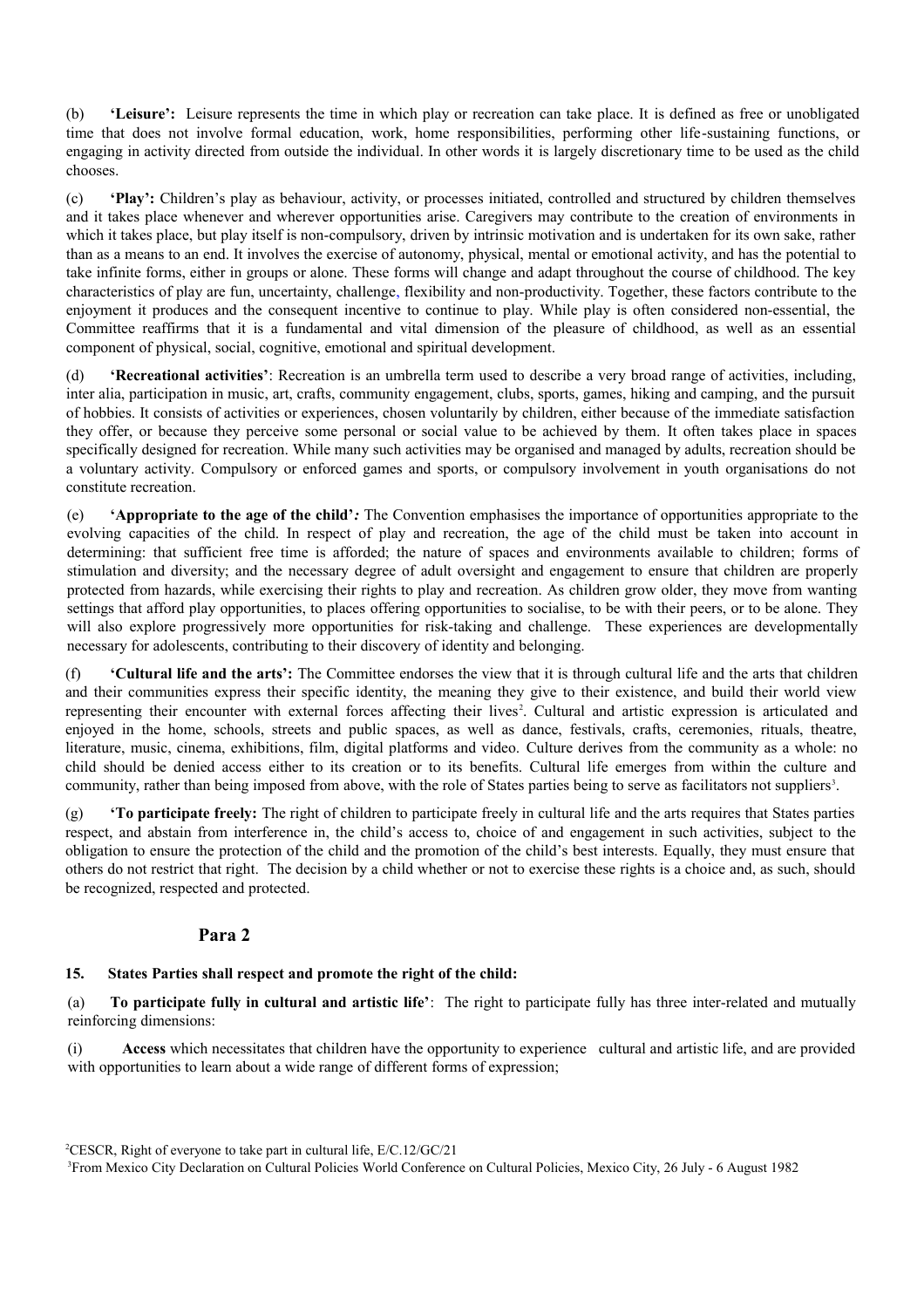(ii) **Participation** which requires that concrete opportunities are guaranteed for children as groups or individuals to express themselves freely, to communicate, act, and engage in creative activities with a view to the full development of their personalities;

(iii) **Contribution to cultural life** which refers to the right of children to contribute towards the spiritual, material, intellectual and emotional expressions of culture and the arts, thereby contributing to the development and transformation of the society to which he or she belongs.

(b) **'Encourage the provision of appropriate....opportunities'**: Although the requirement in para 2 to encourage provision of appropriate opportunities specifies only cultural, artistic, recreational and leisure activity, the Committee interprets it also to include play, as required by Article 4 of the Convention. States parties must therefore ensure the preconditions for participation, facilitation and promotion of opportunities for the implementation of all Article 31 rights. Children can only realise their rights if the necessary legislative, policy, budgetary, environmental and service framework is in place.

(c) **'Equal opportunities':** Every child must be afforded equal opportunities to enjoy his or her Article 31 rights.

### **V. Article 31 in the broader context of the Convention.**

#### **Links with general principles of the Convention**

- 16. **The right to non-discrimination (article 2):** The Committee emphasises that measures must be taken to ensure that all children are able to realise their rights under Article 31 without discrimination of any kind, irrespective of the child's or his or her parent's or legal guardian's race, colour, sex, language, religion, political or other opinion, national, ethnic or social origin, property, disability, birth or other status. Particular attention is needed to address the rights of some groups of children including, inter alia, girls, children with disabilities, children living in poor or hazardous environments, children living in poverty, children in penal, health or residential institutions, children in situations of conflict or humanitarian disaster, children in rural communities, asylum seeking and refugee children, children in street situations, nomadic groups, migrant or internally displaced children, indigenous children and minority groups, working children, children without parents, and children subjected to significant pressure for academic attainment.
- 17. **The best interests of the child (article 3, para.1):** The Committee emphasises that the realisation of Article 31 rights is, by definition, in the child's best interests. The obligation to consider the child's best interests applies to children, both as individuals and as a group or constituency. All legislative, policy, and budgetary measures, as well as those relating to environmental or service provision, which are likely to impact on Article 31 rights, need to give consideration as to whether they are consistent with the best interests of children. This might apply, for example, to regulations relating to health and safety, solid waste disposal and collection, residential and transportation planning, design and accessibility of the urban landscape, provision of parks and other green spaces, determination of school hours, child labour and education legislation, planning applications, or legislation governing privacy on the Internet.
- 18. **The right to life, survival and development (article 6):** State parties must ensure, to the maximum extent possible, the development of the child. In this regard, the Committee draws attention to the need for recognition of the positive value of each dimension of Article 31 in promoting the development and evolving capacities of children. It also requires that measures are introduced to implement Article 31 in accordance with the developmental needs of children at all ages. States parties should promote awareness and understanding of the centrality of play for children's development among parents, caregivers, government officials and all professionals working with and for children.
- 19. **The right to be heard (article 12):** Children, both as individuals and as a group, have the right to express their views on all matters of concern to them, and should be given due weight, in accordance with their age and maturity and that they should receive adequate support to express their views, where necessary. Children are entitled to exercise choice and autonomy in their play and recreational activities, as well as in their participation in cultural and artistic activities. The Committee underlines the importance of providing opportunities for children to contribute to the development of legislation, policies, strategies and design of services to ensure the implementation of Article 31 rights. This might include their involvement, for example, in consultations on policies related to play and recreation, legislation affecting educational rights and school organisation and curriculum or protective legislation on child labour, the development of parks and other local facilities, urban planning and design for child friendly communities and environments, feedback on opportunities for play, or recreation and cultural activities within the school and the wider community<sup>[4](#page-4-0)</sup>.

#### **Links with other relevant rights**

<span id="page-4-0"></span>20. **Article 13:** Respect for freedom of expression is fundamental to the right to participate freely in cultural and artistic activity. Children are entitled to express themselves in whatever way they choose, subject to restrictions only as defined <sup>4</sup> See CRC General Comment No.12, The Right of the Child to be heard, CRC/CGC/12, July 2009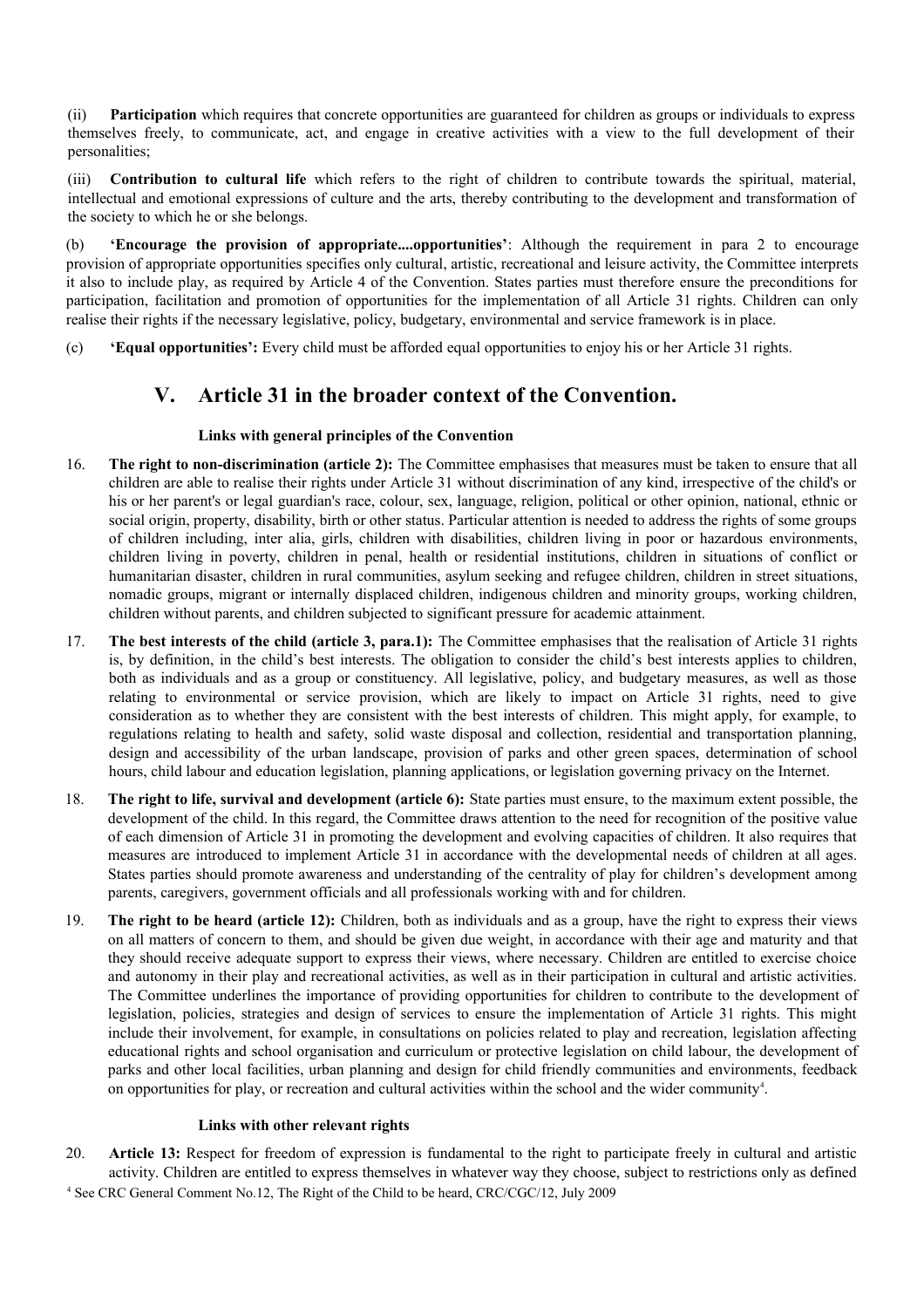by law and when necessary to ensure respect for the rights and reputations of others and for the protection of public order and public health or morals.

- 21. **Article 15:** Children have the right to exercise choice in their friendships, as well as memberships of social, cultural, sporting and other forms of organisation. These freedoms represent an integral dimension of their Article 31 rights. Children together create forms of imaginative play that are rarely achieved in adult-child relations. Children need engagement with peers of both sexes, as well as people of different abilities, classes, cultures and ages, in order to learn co-operation, tolerance, sharing and resourcefulness. Playing and recreation create the opportunities for formation of friendships, and can play a key role in strengthening civil society, contributing towards social, moral and emotional development, and shaping culture and building communities. State parties must facilitate opportunities to enable children to meet freely with their peers at the community level. They must also respect and support the right of children to establish, join and leave associations and the right to peaceful assembly. However, children should never be compelled to participate or join organisations.
- 22. **Article 17:** Children are entitled to information and materials which are of social and cultural benefit, and which derive from a diversity of community, national and international sources. Such access is essential for the realisation of their right to participate fully in cultural and artistic activity. States parties are encouraged to ensure that children are provided with the widest possible sources of access, through different media, to materials related to their own culture and to others, and in their own languages, including, for example, sign language and in alternative formats such as Braille, including by permitting exceptions to copyright laws to ensure the availability of printed materials in alternative formats. In so doing, care must be taken to protect and preserve cultural diversity, and to avoid cultural stereotypes.
- 23. **Article 22:** Refugee and asylum seeking children face profound challenges in realising their Article 31 rights, often experiencing both dislocation from their own traditions and culture, and exclusion from the culture of the host country. Efforts must be made to ensure that refugee and asylum seeking children have equal opportunities, with children from their host country, to enjoy their Article 31 rights. Recognition must also be afforded to the right of refugee children to preserve and practice their own recreational, cultural and artistic traditions.
- 24. **Article 23:** For children with disabilities to be able to enjoy their Article 31 rights, accessible and inclusive environments and facilities must be available<sup>[5](#page-5-0)</sup>. Families, caregivers and professionals need to recognise the value of inclusive play both as a right and a means of achieving optimum development. Opportunities for children with disabilities, as equal and active participants in play, recreation and cultural and artistic life, need to be encouraged by awareness-raising amongst adults and peers, and by age-appropriate support or assistance.
- 25. **Article 24:** Not only does the realisation of Article 31 rights contribute to the health, well-being and development of children, but appropriate provision for children to enjoy Article 31 rights when they are ill or in hospital will play an important role in facilitating their recovery.
- 26. **Article 27:** Inadequate standard of living, insecure or overcrowded conditions, unsafe environments, unsanitary outdoor conditions, inadequate food, or enforced harmful or exploitative work can all serve to limit or deny children the opportunity to enjoy their Article 31 rights. States parties are encouraged to have regard to the implications for children's rights under Article 31 in policies relating to social protection, employment, housing and access to public spaces for children living without opportunities for play and recreation in their own homes.
- 27. **Articles 28, 29:** Education must be directed to the development of the child's personality, talents, and mental and physical abilities to the fullest potential. Implementation of Article 31 rights is essential to achieving compliance with Article 29. For children to optimise their potential, they require opportunities for cultural and artistic development as well as participation in sports and games. The Committee also emphasises that Article 31 rights are of positive benefit to children's educational development and that inclusive education and inclusive play are mutually reinforcing and should be facilitated during the course of every day throughout early childhood education and care and school (hereinafter: school). While relevant for all children, play is particularly significant in the early years of schooling where research evidence demonstrates that play is an important means through which children learn.
- 28. **Article 30:** Children from ethnic, religious or linguistic minorities should be encouraged to enjoy and participate in their own cultures. States should respect the cultural specificities of children from minority communities as well as indigenous peoples, and ensure that they are afforded equal rights with children from majority communities to participate in cultural and artistic activities reflecting their own language, religion and culture.
- 29. **Article 32:** The Committee notes that in many countries children are engaged in arduous work which denies them their rights under Article 31. In addition, millions of children are working as domestic workers or in non-hazardous

<span id="page-5-0"></span><sup>&</sup>lt;sup>5</sup> See Articles 7, 9, and 30 of the Convention on the Rights of Persons with Disabilities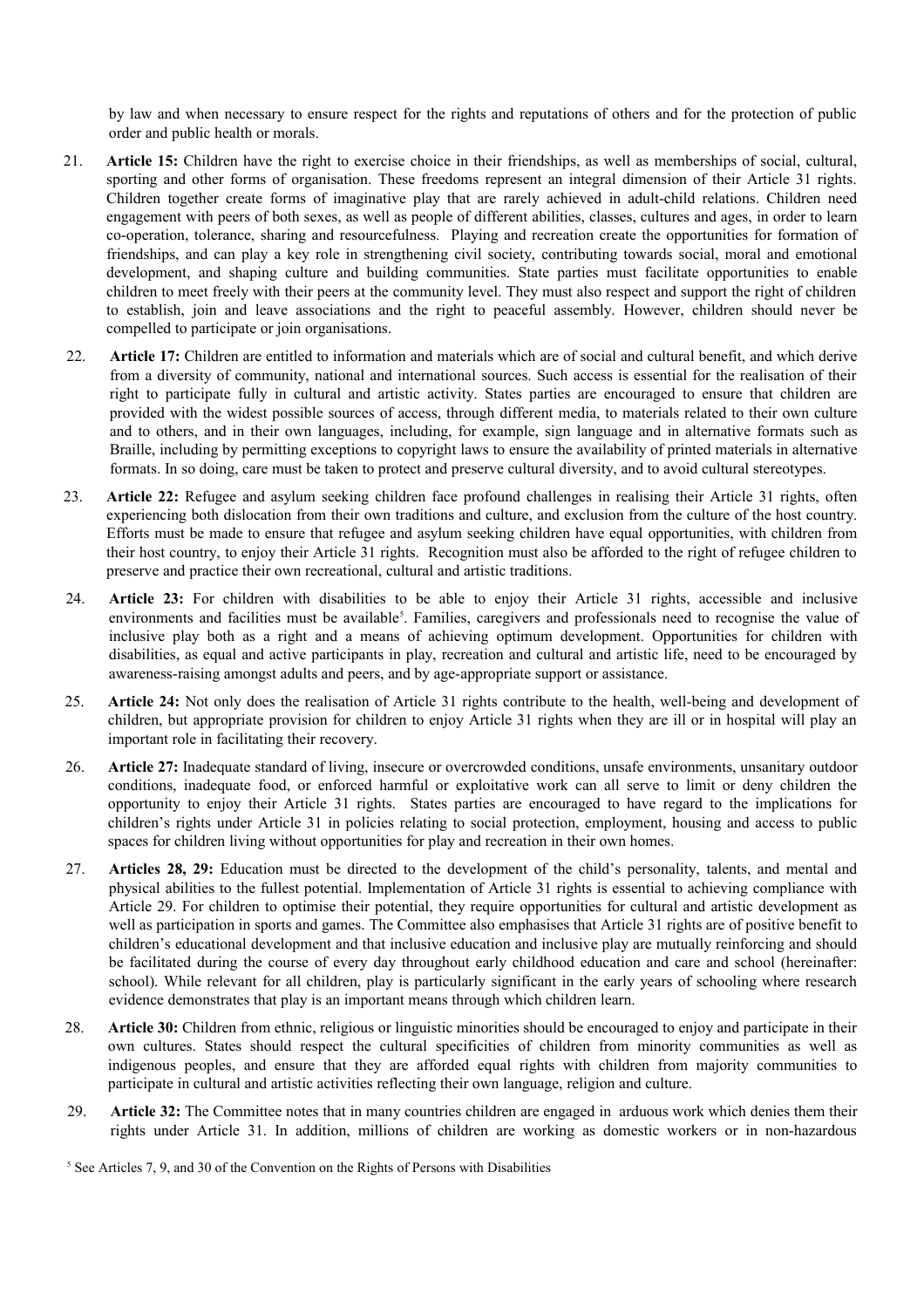occupations with their families without adequate rest or education, throughout most of their childhood. Measures are needed to protect all child workers from conditions that violate their Article 31 rights.

- 30. **Articles 19, 34, 37, 38:** Violence, sexual exploitation, deprivation of liberty by unlawful or arbitrary means, and forced service in armed conflicts impose conditions that seriously impede or even eliminate children's abilities to enjoy play, recreation and participation in cultural life and the arts. Bullying by other children can also serve as a major impediment. Article 31 rights can only be realized when States parties take all necessary measures to protect children from such harm.
- 31. **Article 39:** Children who have experienced neglect, exploitation, abuse, or any other forms of violence are entitled to help with recovery and reintegration. Children's experiences and knowledge, including those which are painful and damaging, can be communicated through play or artistic expression. Opportunities to realise Article 31 rights provide a valuable means through which they can play out traumatic or difficult life experiences in order to make sense of their past and cope better with their future. It enables them to communicate, better understand their own feelings and thoughts, prevent or resolve psychosocial challenges, learn to manage relationships and conflicts through a natural, selfguided, self-healing process.

## **VI. Creating the context for the realisation of article 31**

#### **Factors for an optimum environment**

32. Children have a spontaneous urge to play and participate in recreational activities and will seek out opportunities to do so in the most unfavourable environments. However, certain conditions need to be assured, in accordance with children's evolving capacities, if they are to realise, to the optimum extent, their Article 31 rights:

- Freedom from stress;

- Freedom from social exclusion, prejudice or discrimination;

- An environment secure from social harm or violence,

- An environment sufficiently free from waste, pollution, traffic and other physical hazards to allow children to move freely and safely within their local neighbourhood;

- Availability of rest appropriate for their age and development;

- Availability of leisure time which is free from other demands;

- Accessible space and time for play which is free from adult control and management;

- Space and opportunities to play outside unaccompanied in a diverse and challenging physical environment, with easy access to supportive adults, when appropriate;

- Opportunities to interact with, and play in natural environments and experience the animal world;

- Opportunities to create or transform spaces and times where they can invest in their own worlds, imagination and languages;

- Opportunities to explore and understand the cultural and artistic heritage of one's community, to participate within it, and to create and shape it;

- Opportunities for participation with other children in games, sports, and other recreational activities, supported, where necessary, by well-trained facilitators or coaches;

- Recognition by parents, teachers and the wider society of the value and legitimacy of Article 31 rights.

#### **Challenges to be addressed in the realisation of Article 31**

- 33. **Lack of awareness of the importance of play and recreation:** In many parts of the world, play is perceived as 'deficit' time spent in frivolous or unproductive activity of no intrinsic worth. Parents, caregivers and public administrators commonly place a higher priority on studying or economic work, while play is often seen as noisy, dirty, disruptive and intrusive. Moreover, adults often lack the confidence, skill or understanding to enable them to support children's play and interact with them in a playful way. Both the right of children to engage in play and recreation, and its fundamental importance for their well-being, health and development, are poorly understood and undervalued. When it is recognised, it is usually physically active play and competitive games that are valued above, for example, fantasy or social-dramatic play. The Committee emphasises that greater recognition of the forms and locations of play and recreation preferred by older children is particularly necessary. They often seek places to meet with their peers, and explore their emerging independence and transition to adulthood, which are an important dimension of adolescent exploration for identity and belonging.
- 34. **Poor and hazardous environments:** Features in the environment, which impact on Article 31 rights, can either serve as protective or risk factors in terms of children's health, development and safety. In respect of younger children, spaces which provide opportunities for children's exploration and creativity should allow for parents and caregivers to maintain oversight, including by means of eye and voice contact. Children need access to inclusive spaces free from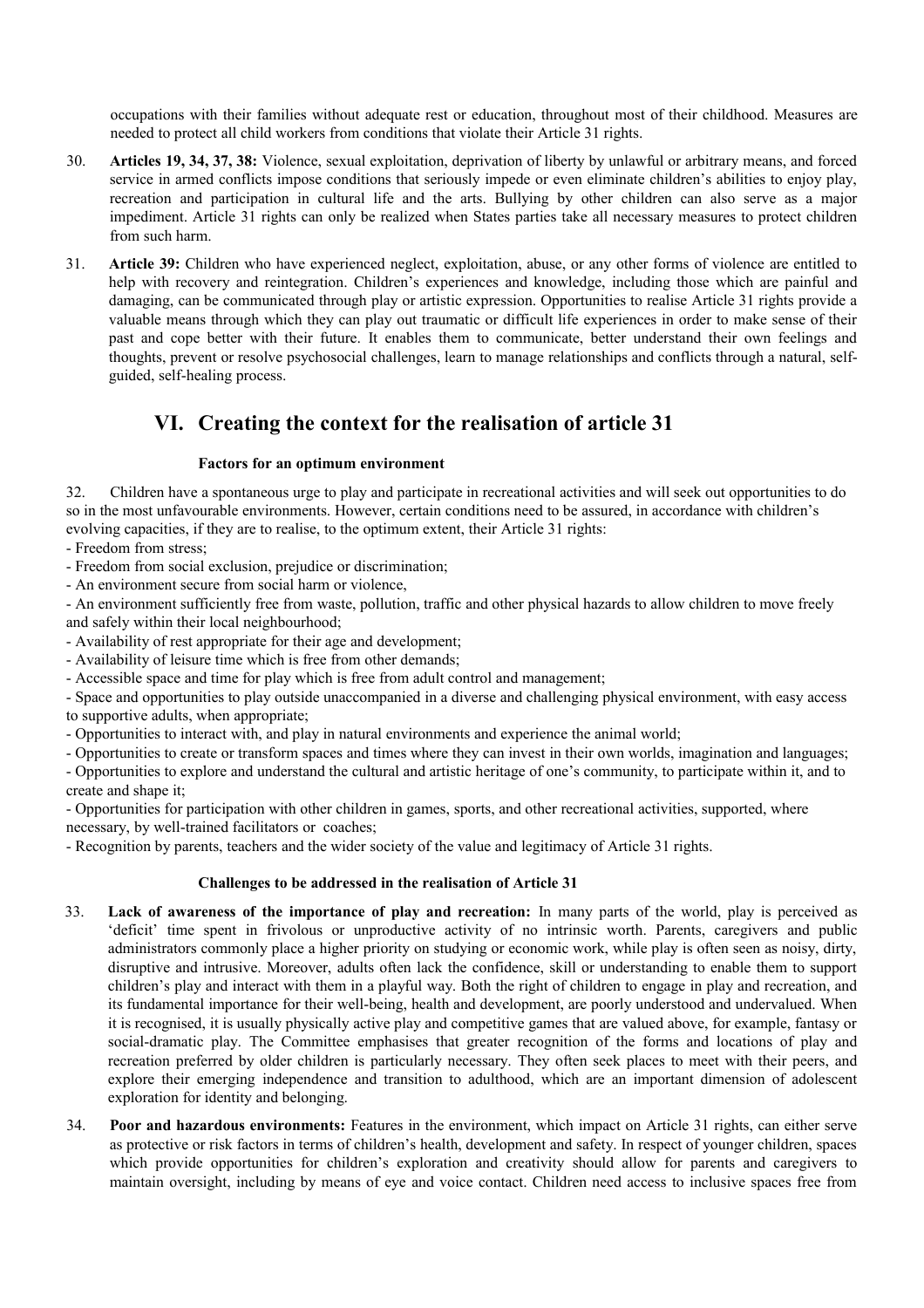inappropriate hazards, close to their own homes, together with measures to promote safe, independent mobility as their capacities evolve.

- 35. The majority of the world's poorest children face physical hazards such as polluted water, open sewer systems, overcrowded cities, uncontrolled traffic, poor lighting and congested streets, inadequate public transport, lack of local safe play areas, green spaces or cultural facilities, and urban informal 'slum' settlements in hazardous, violent or toxic environments. In post-conflict environments, children can also be harmed by landmines and unexploded ordnances. Children are at particular risk, both because their natural curiosity and exploratory play increases the likelihood of exposure, and because the impact of an explosion is greater on a child.
- 36. Human factors can also combine to place children at risk in the public environment: high levels of crime and violence, community unrest and civil strife, drug and gang-related violence, risk of kidnapping and child trafficking, open spaces dominated by hostile adults, and aggression and sexual violence towards girls. Even where parks, playgrounds, sports facilities and other provision exist, they are often in locations where children are at risk, unsupervised and exposed to hazards. The dangers posed by all these factors severely restrict children's opportunities for safe play and recreation. The increasing erosion of many traditional spaces available to children creates a need for greater government intervention to protect Article 31 rights.
- 37. **Resistance to children's use of public spaces:** Children's use of public space for play, recreation and their own cultural activities is also impeded by the increasing commercialization of public areas, from which children are excluded. In addition, in many parts of the world, there is decreasing tolerance of children in public spaces. The introduction of, for example, curfews on children, gated communities or parks, reduced tolerance of noise levels, playgrounds with strict rules for acceptable play behaviour, and restrictions on access to shopping malls, builds a perception of children as 'problems', and serves to demonise them. Adolescents, in particular, are widely perceived as a threat by widespread negative media coverage and representation. and discouraged from use of public spaces.
- 38. The exclusion of children has significant implications for their development as citizens. Shared experienced of inclusive public spaces across the age span serves to promote and strengthen civil society and encourage children to recognise themselves as citizens with rights. Therefore, States are encouraged to promote dialogue between older and younger generations to encourage greater recognition of children as rights holders and of the importance of networks of diverse community spaces in a local area which can accommodate the play and recreational needs of all children.
- 39. **Balancing risk and safety:** Fears over the physical and human risks to which children are exposed within their local environments are leading, in some parts of the world, to increasing levels of monitoring and surveillance, with consequent constraints on their freedom to play and opportunities for recreation. In addition, children can themselves pose a threat to other children in their play and recreational activities – for example, bullying, abuse of younger children by older children, and group pressure to engage in high levels of risk taking. While children must not be exposed to harm as a consequence of their Article 31 activities, some degree of risk and challenge is integral to play and recreational activities and a necessary component of its benefits. A balance is needed between, on the one hand, taking action to reduce the unacceptable hazards in the children's environment, such as closing local streets to traffic, improving street lighting, or creating safe boundaries for playgrounds in schools, and on the other hand, informing, equipping and empowering children to take the necessary precautions to enhance their own safety. The best interests of the child, and listening to children's own experience and concerns, should be mediating principles to determine the level of risk which children can experience.
- 40. **Lack of access to nature:** Children come to understand, appreciate and care for the natural world through exposure to it, through self-directed play, and exploration with adults who communicate its wonder and significance. Memories of childhood play and leisure in nature strengthen resources with which to cope with stress, inspire a sense of spiritual wonder and encourage stewardship for the earth. Play in natural settings also contributes towards agility, balance, creativity, social cooperation, and concentration. Connection to nature through gardening, harvesting, ceremonies, and time for peaceful contemplation is an important dimension of the arts and heritage of many cultures. In an increasingly urbanized and privatized world, children's access to parks, gardens, forests, beaches and other natural areas is being eroded. Children in low income urban areas are most likely to lack adequate access to green spaces.
- 41. **Pressure for educational achievement:** Article 31 rights are being denied for children in many parts of the world as a consequence of an emphasis on formal academic success. For example:

- Early childhood education is increasingly focused on academic targets and formal learning at the expense of participation in play and attainment of broader development outcomes;

- Extra-curricular tuition and homework are intruding into children's time at the expense of freely chosen activities;

- The curriculum and daily schedule often lacks recognition of the necessity of, or provision for, play, recreation and rest;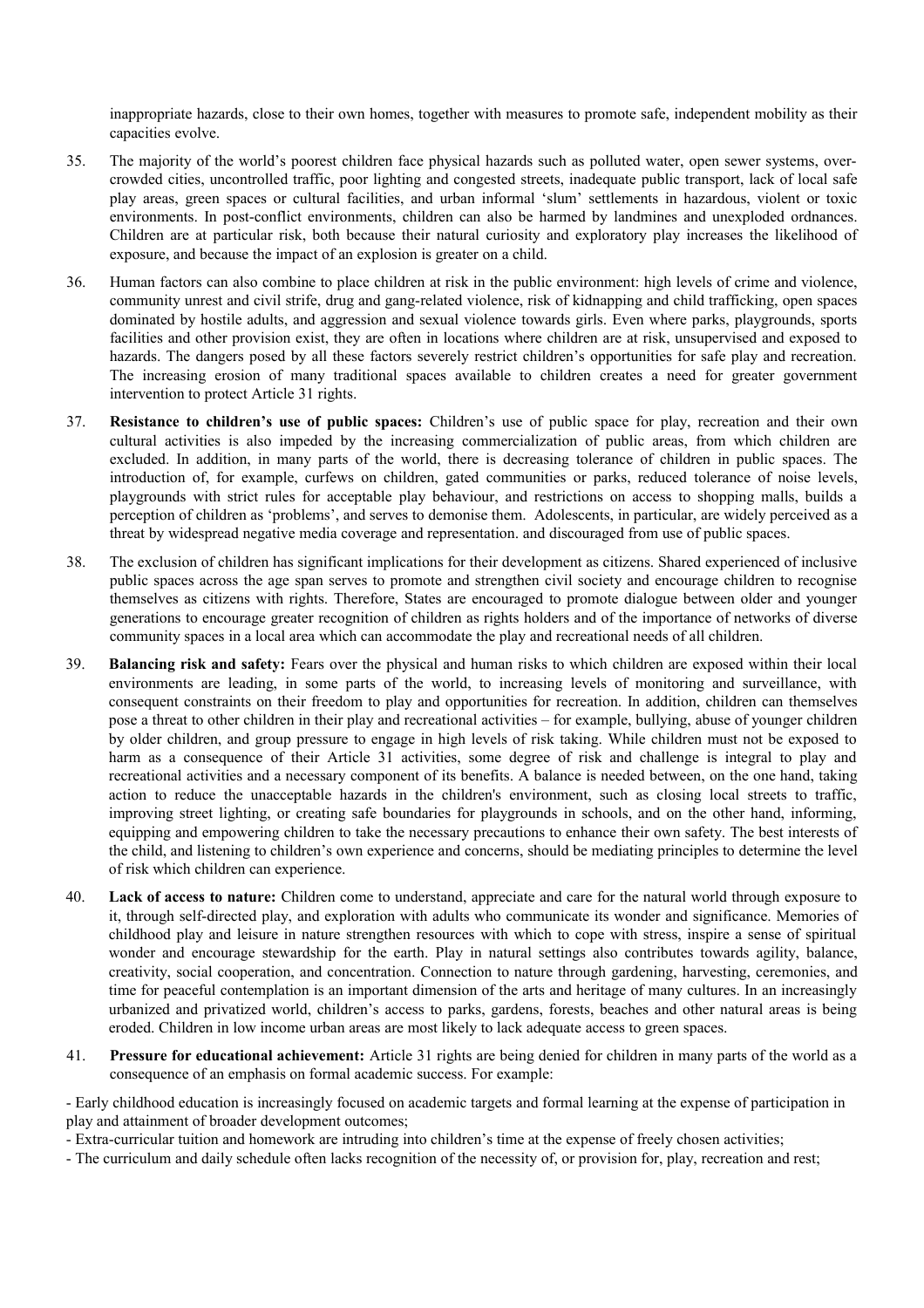- The use of formal or didactic educational methods in the classroom do not take advantage of opportunities for active playful learning;

- Contact with nature is decreasing in many schools with children having to spend more time indoors;

- Opportunities for cultural and artistic activities and provision of specialist arts educators within school are, in some countries, being eroded in favour of more academic subjects.

- Restrictions on the type of play in which children can engage within school serve to inhibit children's opportunities for creativity, exploration and social development.

- 42. **Overly structured and programmed schedules:** For many children, their Article 31 rights are restricted by the imposition of adult-led activities including, for example, compulsory sports, rehabilitative activities for children with disabilities or, particularly for girls, domestic chores, which allow little or no time for self-directed activity. Where government investment exists, it tends to focus on organised competitive recreation, and some children are required or pressurised to participate in youth organisations not of their own choosing. Children are entitled to time that is not determined or controlled by adults. They also have a right to have time in which to be free of any demands – to do 'nothing'. Indeed, absence of activity can serve as a stimulus to creativity. Narrowly focusing all children's leisure time into programmed and competitive ventures can be damaging to children's physical, emotional, cognitive and social well-being.<sup>[6](#page-8-0)</sup>
- 43. **Neglect of Article 31 in development programmes:** Early childhood care and development work in many countries focuses exclusively on issues of child survival with no attention paid to the subsequent thriving of children. Programmes often only deal with nutrition, immunization and preschool education. They place little or no emphasis on play, recreation, culture and arts, and staff running the programmes are not appropriately trained to support these aspects of children's development needs.
- 44. **Lack of investment in cultural and artistic opportunities for children:** Children's access to cultural and artistic activities are often restricted by a range of factors including lack of parental support, costs of access, lack of availability of transport, adult-centred focus of many exhibitions, plays and events, and a failure to engage them in the content, design, location and forms of provision. Greater emphasis is needed in the creation of spaces to stimulate creativity. Arts and cultural venues should reach beyond their physical spaces to consider how their programmes reflect and respond to the cultural lives of the community they represent. Children's participation in the arts requires a more child-centred approach, both commissioning and displaying children's own creativity, and also engaging them in the structure and programmes. Such engagement during childhood can serve to stimulate cultural interests for life.
- 45. **The growing role of electronic media**: Children in all regions of the world are spending increasing periods of time engaged in play, recreational, cultural and artistic activities, both as consumers and creators, using various digital platforms and media: watching television, messaging, social networking, gaming, texting, listening to and creating music, watching and making films, creating new art forms and posting images. Information and communication technologies are emerging as a central dimension of children's daily reality and they move seamlessly from the offline to the online environments. These platforms offers huge benefits – educationally, socially and culturally – and States parties are encouraged to take all necessary measures to ensure equality of opportunity for all children to experience those benefits. Access to the Internet and social media are central to the realisation of Article 31 rights in the globalised environment.
- 46. However, the Committee is concerned at the growing body of evidence indicating the extent to which these environments, as well as the amounts of time spent on them, can also contribute to significant potential risk and harm to children<sup>[7](#page-8-1)</sup>:

- Access to the Internet and social media is exposing children to cyberbullying, pornography and cybergrooming. Many children attend internet cafes, computer clubs and game halls without adequate restrictions in access or effective monitoring systems;

- The increasing levels of participation, particularly among boys, in violent video games appears to be linked with aggression because the games are highly engaging and interactive, reward violent behaviour, tend to be played repeatedly, thus strengthening negative learning, and can contribute to reduced sensitivity to the pain and suffering of others, and more likelihood of aggressive or harmful behaviour toward others. The growing opportunities for online gaming, where children can expose to a global network of users, without filters or protections, are also a cause for concern.

- Much of the media, particularly mainstream television, fails to reflect the language, cultural values, and creativity of the diversity of cultures that exist across the society. Not only does such mono-cultural viewing limit opportunities for all children to benefit from the potential breadth of cultural activity available, but it can also serve to affirm the lower value placed on other than mainstream cultures. It is also contributing to the loss of many childhood games, songs,

<span id="page-8-1"></span><span id="page-8-0"></span><sup>6</sup>Pais, M S, The Convention on the Rights of the Child, in Manual of Human Rights Reporting, OHCHR, 1997 7Child Protection Online: Global Challenges and Strategies Technical report, UNICEF Innocenti Research Centre, Florence 2012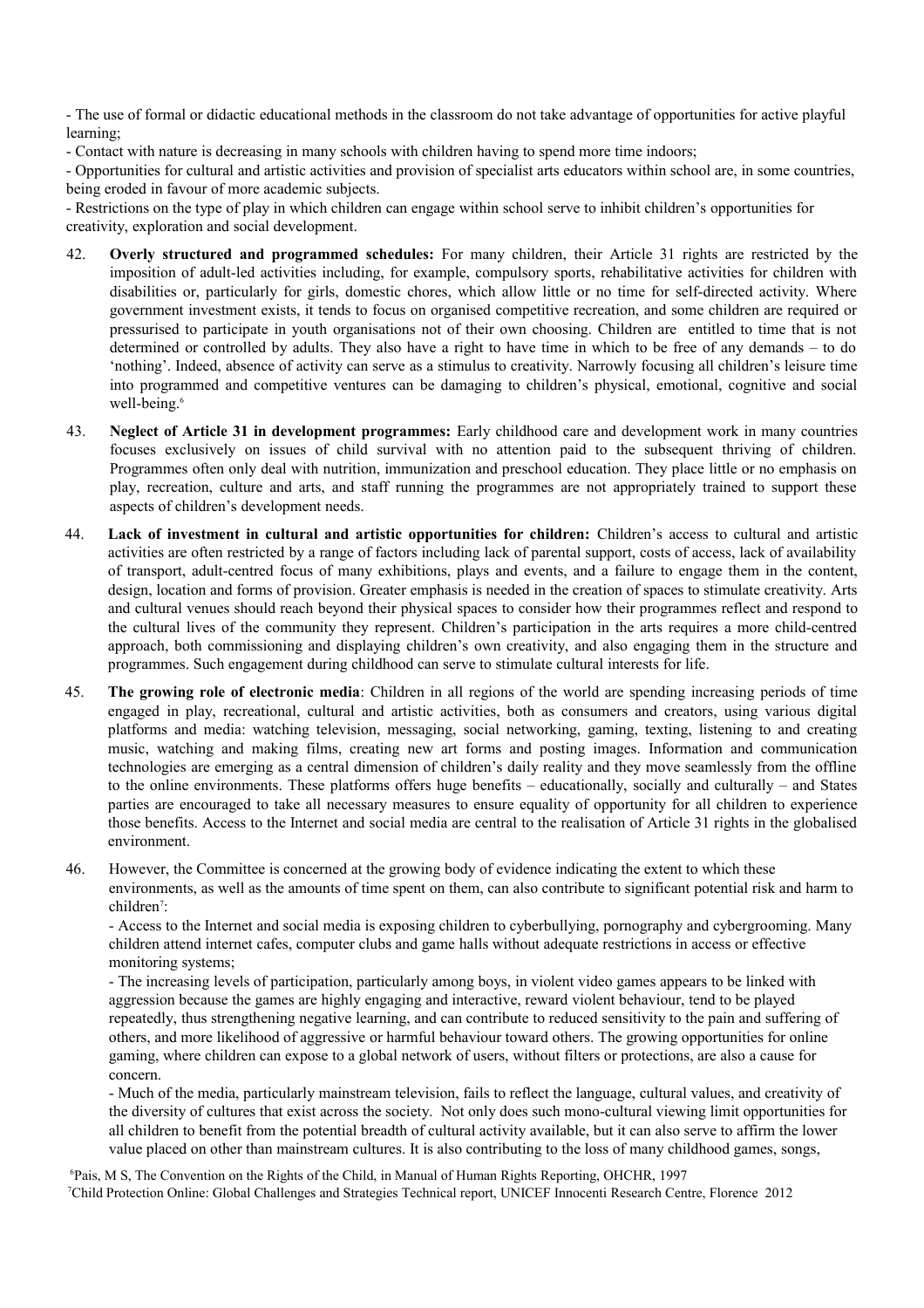rhymes that have been transmitted through many generations on the street and playground. - Growing dependence on screen activities is thought to be associated with reduced levels of physical activity among children, poor sleep patterns, growing levels of obesity and other related illnesses.

47. **Marketing and commercialisation of play:** The Committee is concerned that many children and their families are exposed to increasing levels of unregulated marketing by toy and game manufacturers. They are pressured to purchase a growing number of products which may be harmful to their development or antithetical to creative play: for example, products marketed to promote television programmes, with established characters and storylines which impede imaginative exploration; toys with embedded microchips which reduce the child to the role of a passive observer; kits which pre-determine the pattern of activity; toys which promote traditional and narrow gender stereotypes or promote early sexualisation of girls; toys containing dangerous chemicals or parts; realistic war toys and games. Global marketing can also serve to weaken children's participation in the traditional cultural and artistic life of their community.

## **VII. Children requiring particular attention to realise article 31 rights**

- 48. **Girls:** A combination of significant burdens of domestic responsibilities and sibling and family care, protective concerns on the part of parents, lack of appropriate facilities, and cultural assumptions imposing limitations on the expectations and behaviour of girls, can serve to diminish their opportunities to enjoy Article 31 rights, particularly in adolescence. In addition, gender differentiation in the forms of girls' and boys' play, which are widely reinforced by parents and caregivers, the media, and commercial producers of games and toys, serve to maintain traditional sex-role divisions in society. Evidence indicates that whereas boys' games prepare them for successful performance in a wide range of work and other settings in modern society, in contrast, girls' games tend to direct them towards the private sphere of the home and future roles as wives and mothers. Adolescent boys and girls are often discouraged from engaging in joint recreational activities. Furthermore, girls generally have lower participation rates in physical activities and organised games as a consequence of either external cultural or self imposed exclusion, or lack of appropriate provision. This pattern is of concern in light of the proven physical, psychological, social, intellectual benefits associated with participation in sporting activities<sup>[8](#page-9-0)</sup>. Given these widespread and pervasive barriers impeding the realisation for girls of their Article 31 rights, the Committee urges State parties to take action to challenge gender stereotypes, which serve to compound and reinforce patterns of discrimination and inequality of opportunity.
- 49. **Children living in poverty:** Lack of access to provision, inability to afford participation, dangerous and neglected neighbourhoods, the necessity to work, and a sense of powerlessness and marginalisation all serve to exclude the poorest children from realising Article 31 rights. For many, the risks to their health and safety outside the home are compounded by home environments which provide no space or scope for play or recreation. Children without parents are particularly vulnerable to loss of Article 31 rights. Children in street situations are afforded no play provisions, and are commonly actively excluded from city parks and playgrounds, although they use their own creativity to utilise the informal setting of the streets for play opportunities. Municipal authorities must recognise the importance of these spaces for the realisation of Article 31 rights for children living in poverty, and engage in dialogue with them in respect of policing, planning and development initiatives. Action is needed to ensure that both access and opportunities to cultural and artistic activities exists for all children, as well as equal opportunities for play and recreation.
- <span id="page-9-1"></span><span id="page-9-0"></span>50. **Children with disabilities:** Multiple barriers impede access to Article 31 rights for children with disabilities: exclusion from school, informal and social arenas where friendships are formed, and play and recreation take place; isolation within the home; cultural attitudes and negative stereotypes which are hostile to and rejecting of children with disabilities; physical inaccessibility of, inter alia, public spaces, parks, playgrounds and equipment, cinemas, theatres, concert halls, and sports facilities and arenas; policies which exclude them from sporting or cultural venues on safety grounds; communication barriers and failure to provide interpretation and adaptive technology; and lack of accessible transport. Children with disabilities can also be excluded if investment is not made to render radio, television, computers and tablets accessible, including through the use of assistive technologies. In this regard, the Committee welcomes Article 30 of the Convention on the Rights of Persons with Disabilities which emphasises the obligations on States parties to ensure that children with disabilities have equal access with other children to participation in play, recreation, sporting and leisure activities, including in the mainstream school system. Pro-active measures are needed to remove the barriers and promote accessibility to and availability of inclusive opportunities to participate in all these activities<sup>[9](#page-9-1)</sup>.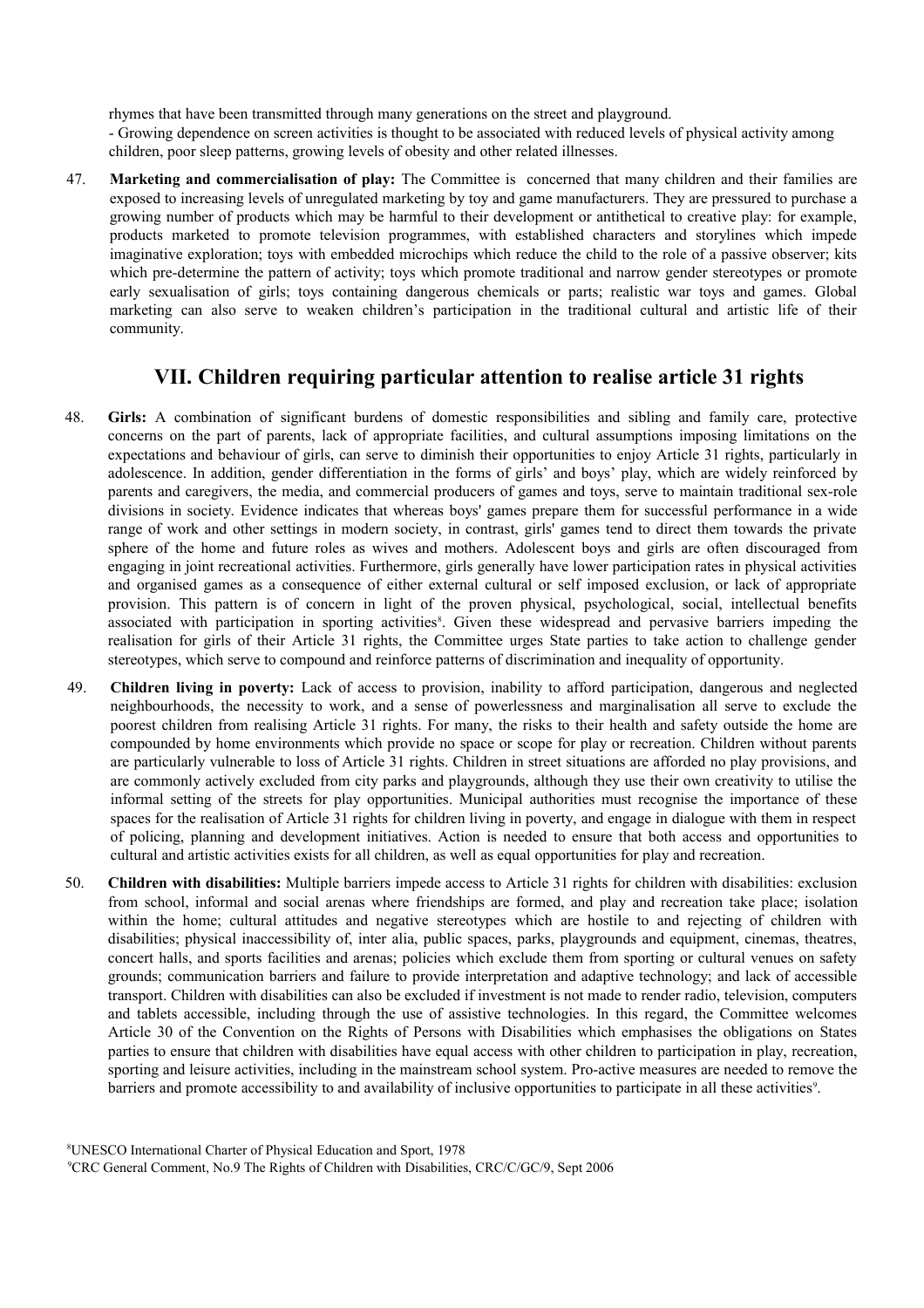- 51. **Children in institutions:** Many children spend all or part of their childhoods in institutions, including, inter alia, residential homes and schools, hospitals, detention centres, remand homes, and refugee centres, where opportunities for play, recreation and participation in cultural and artistic life may be limited or denied. The Committee stresses that States need to work towards the de-institutionalisation of children, but until that goal is reached, they should adopt measures to ensure that all such institutions guarantee both spaces and opportunities for children to associate with their peers in the community, to play, and to participate in games, physical exercise, culture and artistic life. Such measures should not be restricted to compulsory or organised activities: safe and stimulating environments are needed for children to engage in free play and recreation. Wherever possible, children should be afforded these opportunities within local communities. In institutions where children live for significant periods of time, they also require appropriate literature, periodicals, and access to the Internet, as well as support to enable them to make use of them. Availability of time, appropriate space, adequate resources and equipment, trained and motivated staff and provision of dedicated budgets are needed to create the necessary environments to assure to every child living in an institution that their Article 31 rights will be realised.
- 52. **Children from indigenous and minority communities:** Ethnic, religious, racial or caste discrimination can serve to exclude children from realising Article 31 rights. Fear of hostility, assimilation policies, rejection, violence and discrimination may result in barriers to enjoyment of their own cultural practices, rituals and celebrations, as well as participation in sports, games, cultural activities, and play and recreation, alongside other children. States have obligations to recognise, protect and respect the right of minority groups to take part in the cultural and recreational life of the society as well as to conserve, promote and develop their own cultural life<sup>[10](#page-10-0)</sup>. However, children from indigenous communities also have the right to experience and explore cultures beyond the boundaries of their own families' traditions. Cultural and artistic programmes must be based on inclusion, participation and non-discrimination.
- 53. **Children in situations of conflict, humanitarian and natural disasters:** Article 31 rights are often given lower priority in situations of conflict or disaster than provision of food, shelter and medicines. However, in these situations, opportunities for play, recreation and cultural activity can perform a significant therapeutic and rehabilitative role helping children recover a sense of normality and joy after experiencing loss, dislocation and trauma. Refugee children, and those who have experienced, for example, bereavement, violence, abuse or exploitation can be helped, through play, music, poetry, or drama, to overcome emotional pain, and regain control over their lives, restore a sense of identity, make meaning of what has happened to them, and experience fun and enjoyment. Participation in cultural or artistic endeavours, as well as in play and recreation, offers children an opportunity to engage in a shared experience, to re-build a sense of personal value and self-worth, to explore their own creativity, and to achieve a sense of connectedness and belonging. Settings for play also provide opportunities to identify children suffering from harmful impact of conflict.

### **VIII. States parties' obligations**

54. Article 31 imposes an obligation on States parties to guarantee that the rights it embodies are realised for every child without discrimination, and, as with all other rights, imposes three types of obligation:

(a) The obligation *to respect* requires States parties to refrain from interfering, directly or indirectly, with the enjoyment of Article 31 rights;

(b) The obligation *to protect* requires States parties to take steps to prevent third parties from interfering with Article 31 rights;

(c) The obligation *to fulfil* requires States parties to introduce the necessary legislative, administrative, judicial, budgetary, promotional and other measures aimed at the full enjoyment of Article 31 rights by undertaking action to make available all necessary services, provision and opportunities.

55. While the Convention provides for 'progressive realisation' of economic, social and cultural rights, and recognises the problems arising from limited resources, it imposes on States parties the specific and continuing obligation, even where resources are inadequate, to *'strive to ensure the widest possible enjoyment of the relevant rights under the prevailing circumstances'*[11](#page-10-1). No regressive measures in relation to the Article 31 rights are permitted. If any such deliberate measure was taken, the State would need to prove that it had undertaken careful consideration of all alternatives, including giving due weight to children's expressed views on the issue, and that the decision was justified bearing in mind all other rights in the Convention.

<span id="page-10-1"></span><span id="page-10-0"></span><sup>&</sup>lt;sup>10</sup> UN Declaration on the Rights of Indigenous Peoples, 61/295, 2007 <sup>11</sup>General Comment No.5 HRI/GEN/1/Rev.6 para 11, p16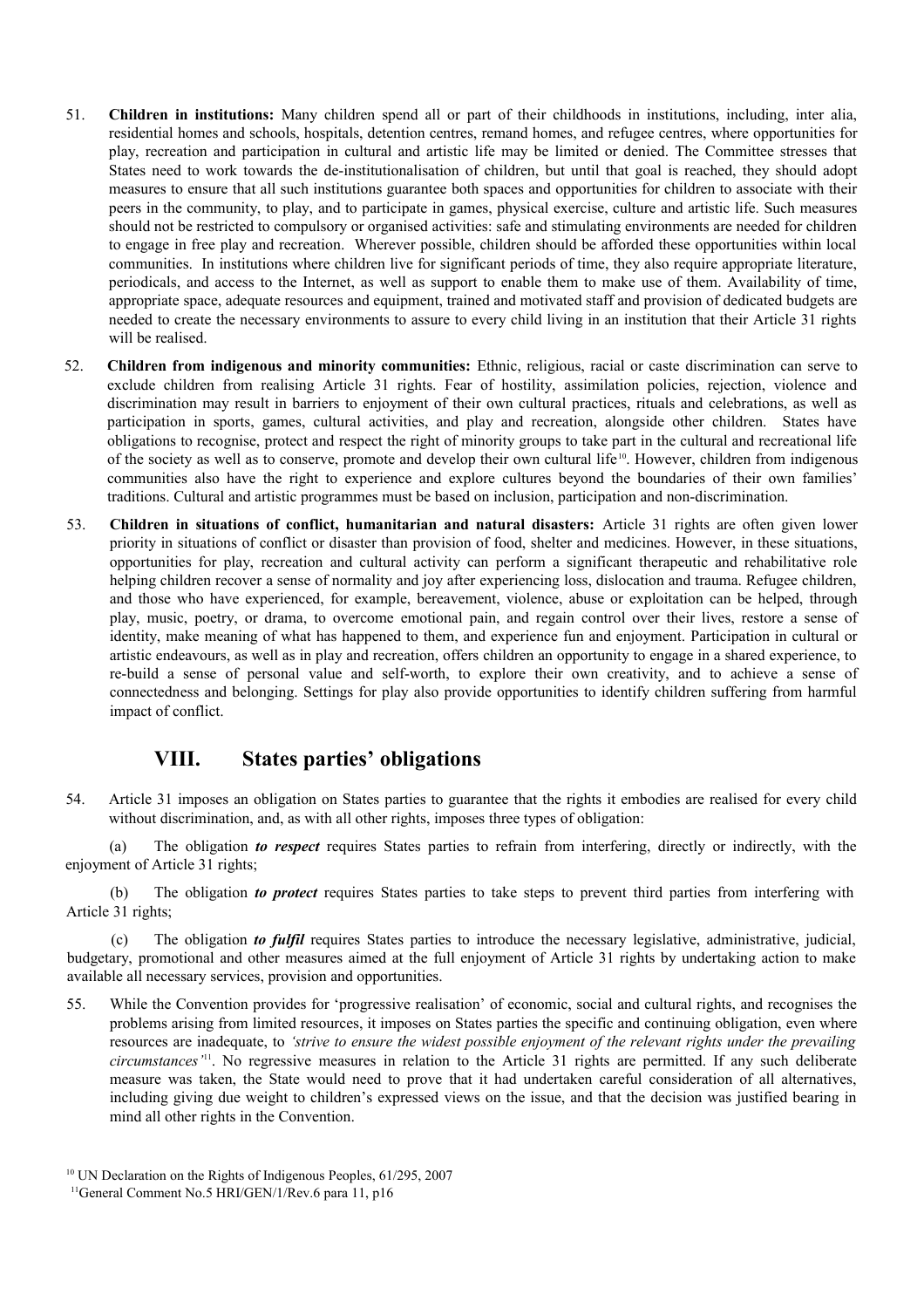56. The obligation to respect rights includes the adoption of specific measures aimed at achieving respect for the right of every child, individually, or in association with others, to realise their Article 31 rights, including:

**(a) Support for caregivers:** Guidance, support and facilitation on the Article 31 rights should be provided for parents and other caregivers in line with article 18 (2). Such training might offer practical guidance, for example, on how to: listen to children while playing; create environments that facilitate children's play; allow children to play freely; and play with children. It could also address the importance of encouraging creativity and dexterity; balancing safety and discovery; and the developmental value both of play and of guided exposure to cultural, artistic and recreational activities.

**(b) Awareness raising:** Investment is needed in measures to challenge widespread cultural attitudes which attach low value to Article 31 rights. States should invest in:

- public awareness of both the right to, and the significance of play, recreation, rest, leisure and participation in cultural and artistic activities for both boys and girls of all ages in contributing to the enjoyment of childhood, promoting the optimum development of the child and building positive learning environments;

- measures to challenge the pervasive negative attitudes, particularly towards adolescents, which lead to restrictions on the opportunities for the enjoyment of Article 31 rights. In particular, opportunities should be created for children to represent themselves in the media.

57. The obligation to protect rights requires that States parties take action to prevent third parties from interfering with or restricting the rights embodied in Article 31. Accordingly, States are obliged to undertake the following measures:

**(a) Non-discrimination:** Legislation is required to guarantee access for every child, without discrimination on any ground, to all recreational, cultural and artistic environments including public and private spaces, natural space, parks, playgrounds, sporting venues, museums, cinemas, libraries, theatres, and to cultural activities, services and events.

**(b) Regulation of non-state actors:** Legislation, regulations and guidelines should be introduced, together with the necessary budgetary allocation, and effective mechanisms for monitoring and enforcement, to ensure that all members of civil society, including the corporate sector, comply with the provisions of Article 31, including, inter alia:

− employment protection for all children to guarantee appropriate limitations on the nature, hours and days of work, rest periods and facilities for recreation and rest, consistent with their evolving capacities. States are also encouraged to ratify and implement ILO Conventions 79, 90,138 and 182<sup>[12](#page-11-0)</sup>.

− establishment of safe and accessibility standards for all play and recreational facilities, toys, and games equipment;

− obligations to incorporate provision and opportunity for the realisation of Article 31 rights in urban and rural development proposals;

− protection from cultural, artistic or recreational material which might be injurious to children's well-being, including systems of protection and classification governing media broadcasting and film, taking into account the provisions of both Article 13, freedom of expression and Article 18, the responsibilities of parents.

- The Committee also considers that there should be introduction of regulations prohibiting the production of realistic war games and toys for children.

**(c) Protection of children from harm:** Child protection policies, procedures, professional ethics, codes and standards for all professionals working with children in the field of play, recreation, sports, culture and the arts must be introduced and enforced. Recognition must also be given to the need to protect children from potential harm imposed by other children in the exercise of their Article 31 rights $13$ .

**(d) On-line safety**: Measures should be introduced to promote online access and accessibility, as well as safety for children, including action to empower and inform children to enable them to act safely online, to become confident and responsible citizens of digital environments, and to report abuse or inappropriate activity when it is encountered. Measures are also needed to: reduce impunity of abusive adults through legislation and international collaboration; limit access to harmful or adult-rated material and gaming networks; improve information for parents, teachers and policy makers to raise awareness of the potential harm associated with violent games; and develop strategies for promoting safer and attractive options for children.

**(e) Post conflict safety:** States should take active measures to restore and protect Article 31 rights in post conflict and disaster situations, including, inter alia:

- encouraging play and creative expression to promote resilience and psychological healing;

<span id="page-11-0"></span><sup>12</sup>ILO Night Work of Young Persons (Non-Industrial Occupations) Convention, 1946 (No.79); ILO Night Work of Young Persons (Industry) Convention (Revised), 1948 (No.90); ILO *[Minimum Age Convention](http://www.google.co.uk/url?sa=t&rct=j&q=&esrc=s&source=web&cd=2&cad=rja&ved=0CFQQFjAB&url=http%3A%2F%2Fwww2.ohchr.org%2Fenglish%2Flaw%2Fageconvention.htm&ei=IIQzULTDH8qu0QXu5oDwBQ&usg=AFQjCNGTWUitbeDt87_6Lxq-h6XRWHkJ-A&sig2=HAPCktDhq9g_V82jj27yng)*, 1973 (No. 138); ILO Worst Forms of Child Labour Convention ( No.182)

<span id="page-11-1"></span><sup>13</sup> CRC General Comment No.13, The Right of the Child to Freedom from all Forms of Violence, CRC/C/GC/13, April 2011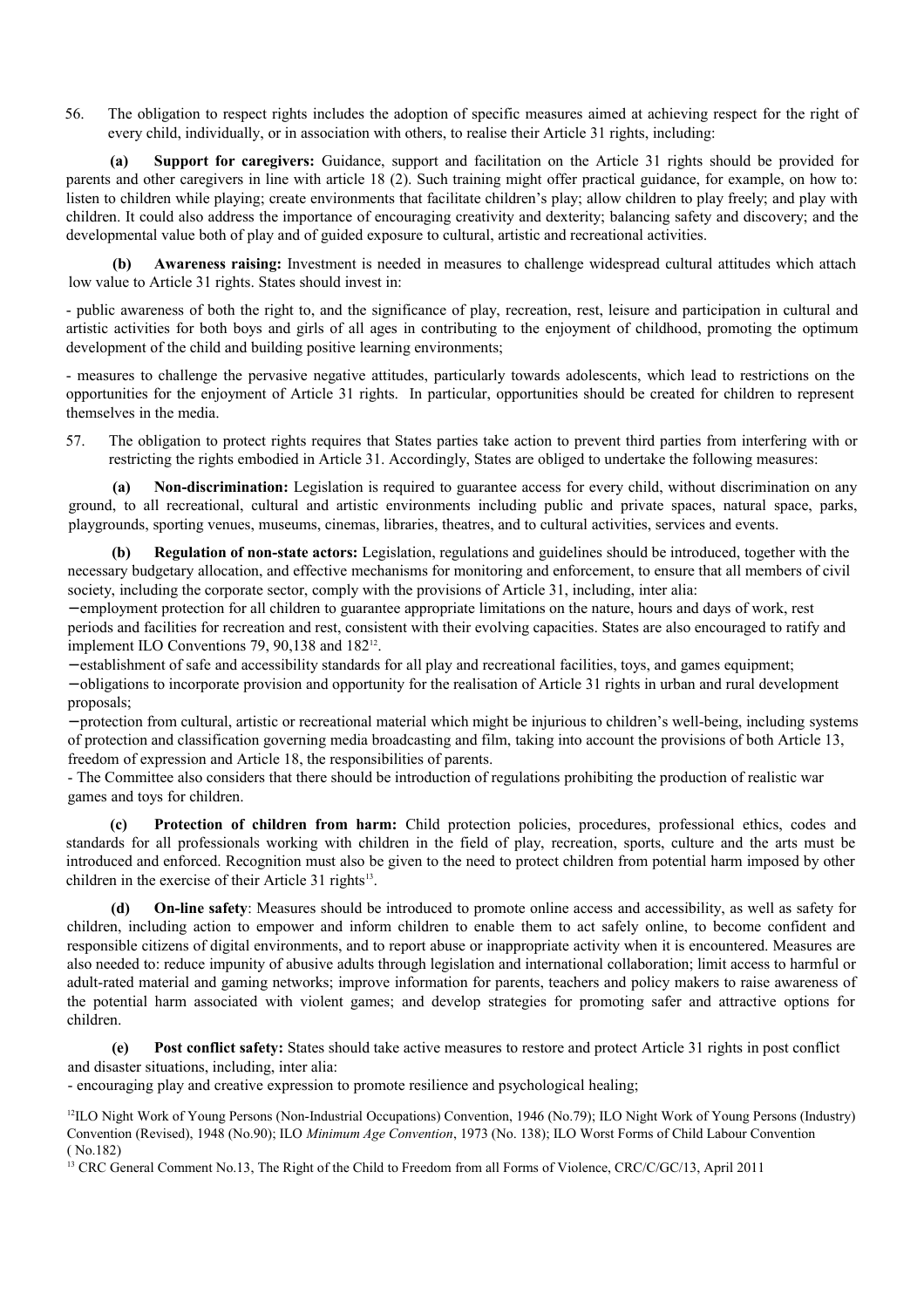- creation or restoration of safe spaces, including schools, where children can participate in play and recreation as part of the normalisation of their lives;

 - in areas where landmines pose a threat to the safety of children, investment must be made in ensuring the complete clearing of landmines and cluster-bombs from all affected areas<sup>[14](#page-12-0)</sup>:

**Marketing and media**: States should initiate action to:

- review policies concerning the marketing of toys and games to children, including through children's television programmes and directly related advertisements, with particular regard to those promoting violence, promoting girls or boys in a sexual way, and reinforcing gender and disability stereotypes;

- limit exposure to advertising during peak viewing hours for children;

(**g) Complaints:** Independent, effective, safe and accessible mechanisms must be in place for children to make complaints and seek redress if their Article 31 rights are violated.[15](#page-12-1)Children need to be aware of both who they can complain to and the procedure for doing so. State are encouraged to sign and ratify the Optional Protocol to the Convention on the Rights of the Child on a Communications Procedure (OPIC), which will allow individual children to submit complaints of violations.

58. The obligation to *fulfil* rights requires that States parties adopt a wide range of measures to ensure the fulfilment of all Article 31 rights. In accordance with Article 12, all such measures, both at national and local levels, and including planning, design, development, implementation and monitoring, should be developed in collaboration with children themselves, as well as NGOs and community-based organisations, through for example, children's clubs and associations, community arts and sports groups, representative organisations of children and adults with disabilities, representatives from minority communities, and play organisations [16](#page-12-2). In particular, consideration needs to be given to the following:

**(a) Legislation and planning:** The Committee strongly encourages States to consider the introduction of legislation to establish Article 31 rights for every child, together with a timetable for implementation. Such legislation should address the principle of sufficiency: that all children should be given sufficient time and space to exercise these rights. Consideration should also be given to the development of a dedicated plan, policy or framework for Article 31, or its incorporation into an overall national plan of action for implementation of the Convention. Such a plan needs to address the implications of Article 31 for boys and girls, all age groups, as well as children in marginalised groups and communities. It also needs to recognise that creating time and space for children's self-directed activity is as important as the provision of facilities and opportunities for organised activities.

**(b) Data collection and research:** Indicators for compliance, as well as mechanisms for monitoring and evaluating implementation need to be developed in order to ensure accountability to children in the fulfilment of obligations under article 31. States need to collect population based data, disaggregated by age, sex, ethnicity and disability, to gain an understanding of the extent and nature of children's engagement in play, recreation and cultural and artistic life. Such information needs to inform any planning processes, and provide the basis for measuring progress in implementation. Research is also needed into the daily lives of children and their caregivers, and the impact of housing and neighbourhood conditions, in order to understand how they use local environments, the barriers they encounter in enjoying Article 31 rights, the approaches they adopt to surmount those barriers and the action needed to achieve greater realisation of those rights. Such research must actively involve children themselves, including children from the most marginalised communities.

**(c) Cross departmental collaboration in national and municipal government:** Planning for play, recreation, and cultural and artistic activities requires a broad and comprehensive approach involving cross-departmental collaboration, and accountability between national, regional and municipal authorities. Relevant departments include not only those dealing directly with children, such as health, education, social services, child protection, culture, recreation and sports, but also those concerned with water and sanitation, housing, parks, transport, environment and city planning, all of which impact significantly on the creation of environments in which children can realise their Article 31 rights.

**(d) Budgets:** Budgets should be reviewed to ensure that the allocation for children in respect of cultural, artistic, sporting, recreational and play activities is inclusive and consistent with their representation as a proportion of the population as a whole and distributed across provision for children of all ages, for example: budgetary support for the production and dissemination of children's books, magazines, and papers; various formal and non-formal artistic expressions for children; accessible equipment and buildings, and public spaces; resources for facilities such as sports clubs or youth centres. Consideration should be given to the cost of measures required to ensure access for the most marginalised children, including the obligation to provide reasonable accommodations to ensure equality of access for children with disabilities.

<span id="page-12-0"></span><sup>&</sup>lt;sup>14</sup> Protocol on Explosive Remnants of War (Protocol V to the 1980 Convention), 28 November 2003

<span id="page-12-1"></span><sup>&</sup>lt;sup>15</sup> General Comment No. 2, The role of independent national human rights institutions in the promotion and protection of the rights of the child, CRC/GC/2002/2, 15 November 2002

<span id="page-12-2"></span><sup>&</sup>lt;sup>16</sup> CRC General Comment No.12, The Right of the Child to be heard, CRC/CGC/12, July 2009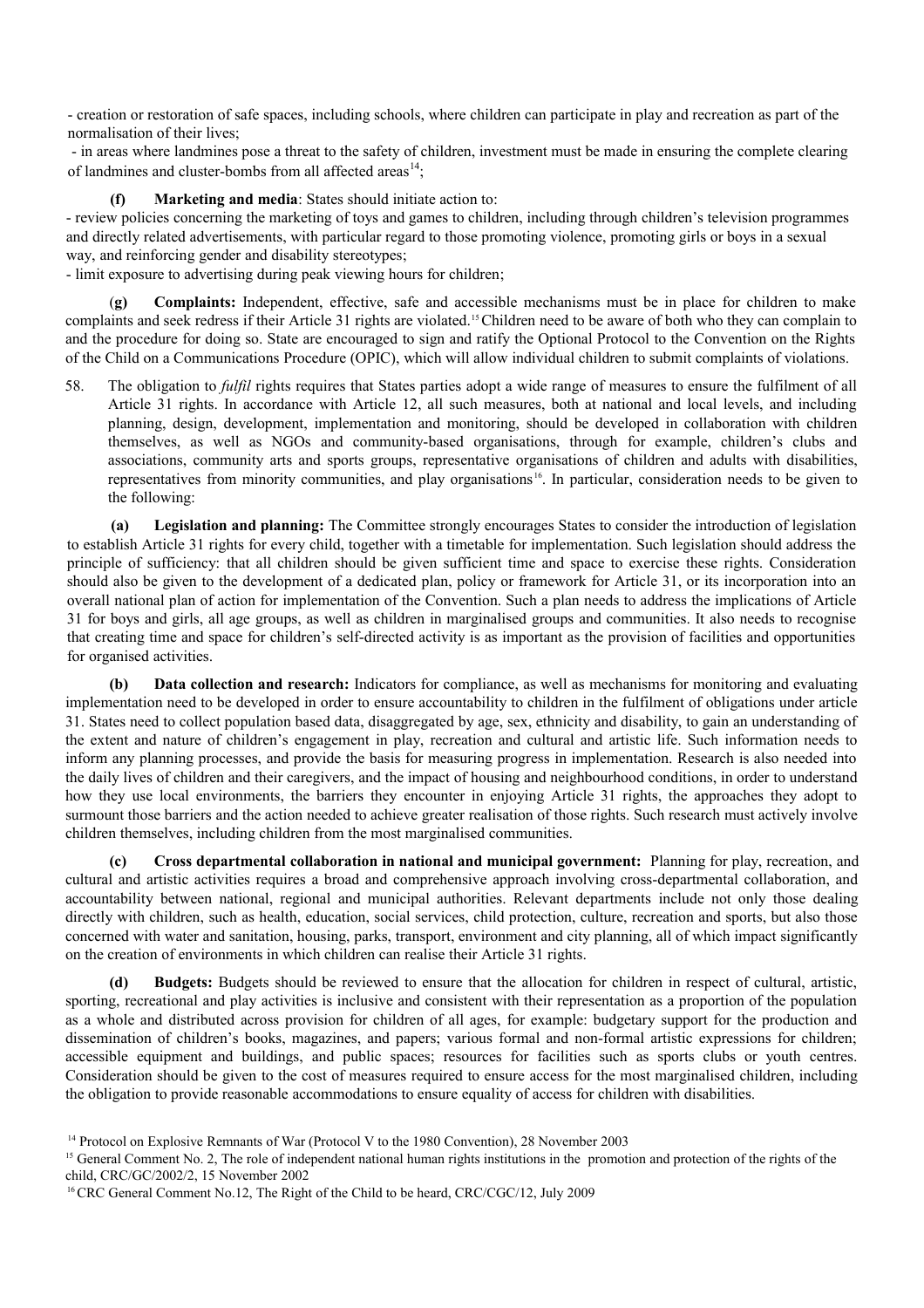**(e) Universal design[17](#page-13-0):** Investment in universal design is necessary with regard to play, recreational, cultural, arts and sports facilities, buildings, equipment and services, consistent with the obligations to promote inclusion and protect children with disabilities from discrimination. States should engage with non-state actors to ensure the implementation of universal design in the planning and production of all materials and venues, for example, accessible entrances to be used by wheelchair users and inclusive design for play environments including those in schools.

**(f) Municipal planning:** Local municipalities should assess provision of play and recreation facilities to guarantee equality of access by all groups of children, including through child impact assessments. Consistent with the obligations under Article 31 public planning must place a priority on the creation of environments which promote the well-being of the child. In order to achieve the necessary child-friendly urban and rural environments, consideration should be given to, inter alia:

− Availability of inclusive parks, community centres, sports and playgrounds, safe and accessible to all children;

− Creation of a safe living environment for free play, including design of zones in which players, pedestrians and bikers have priority;

− Public safety measures to protect areas for play and recreation from individuals or groups who threaten children's safety;

− Provision of access to landscaped green areas, large open spaces and nature with safe, affordable and accessible transport, for play and recreation;

− Road traffic measures, including speed limits, levels of pollution, school crossings, traffic lights, and calming measures to ensure the rights of children to play safely within their local communities;

− Provision of clubs, sports facilities, organised games and activities for both girls and boys of all ages and from all communities;

− Dedicated and affordable cultural activities for children of all ages, and from all communities, including theatre, dance, music, art exhibitions, libraries, cinema. Such provision should comprise opportunities for children to produce and create their own cultural forms as well as exposing them to activities produced by adults for children;

− Review of all cultural policies, programmes and institutions, to ensure their accessibility and relevance for all children, and to ensure that they take into account the needs and aspirations of children, and support their emerging cultural practices.

**Schools:** educational environments should play a major role in fulfilling the obligations under Article 31: -*The physical environment of settings*: States parties should aim to ensure the provision of: adequate indoor and outdoor space to facilitate play, sports, games and drama during and around the school day; active promotion of equal opportunities for both girls and boys to play; adequate sanitation facilities; playgrounds, play landscapes and equipment that are safe, properly and regularly inspected; playgrounds with appropriate boundaries; equipment and spaces designed to enable all children to participate equally, including children with disabilities; play areas which afford opportunities for all forms of play; location and design of play areas, with adequate protection and involving children in the design and development.

- *The structure of the day:* Statutory provision should guarantee appropriate time throughout the day, including determining levels of proposed homework, to ensure that children have sufficient opportunity for both rest and play, in accordance with their age and developmental needs.

- *The curriculum of the school*: Consistent with obligations under Article 29, the aims of education, appropriate time and expertise must be allocated within the school curriculum for children to learn, participate in and generate cultural and artistic activities, including music, drama, literature, poetry, and art, as well as sports and games<sup>[18](#page-13-1)</sup>.

- *Educational pedagogy*: Learning environments should be active and participatory and offer, especially in the early years, playful activities and forms of engagement.

**(h) Training and capacity building:** All professionals working with or for children, or whose work impacts on children (government officials, educators, health professionals, social workers, early years and care workers, planners and architects, etc.), should receive systematic and on-going training on the human rights of children, including the rights embodied in Article 31. Such training should provide guidance on how to create and sustain environments in which Article 31 rights can be most effectively realised for all children.

59. **International cooperation:** The Committee encourages international cooperation in the realisation of Article 31 through the active engagement of United Nations agencies including UNICEF, UNESCO, UNHCR, UN Habitat, UNOSDP, UNDP, UNEP and WHO, as well as international, national and local NGOs.

<span id="page-13-0"></span><sup>17</sup>The term "universal design" was coined by Ronald Mace to describe the concept of designing all products and the built environment to be aesthetic and usable to the greatest extent possible by everyone, regardless of their age, ability, or status in life; see also article 4(1)(f), General Obligations, Convention on the Rights of Persons with Disabilities

<span id="page-13-1"></span><sup>18</sup> CRC General Comment No.1, The aims of education, Article 29(1) CRC/C/2001/1